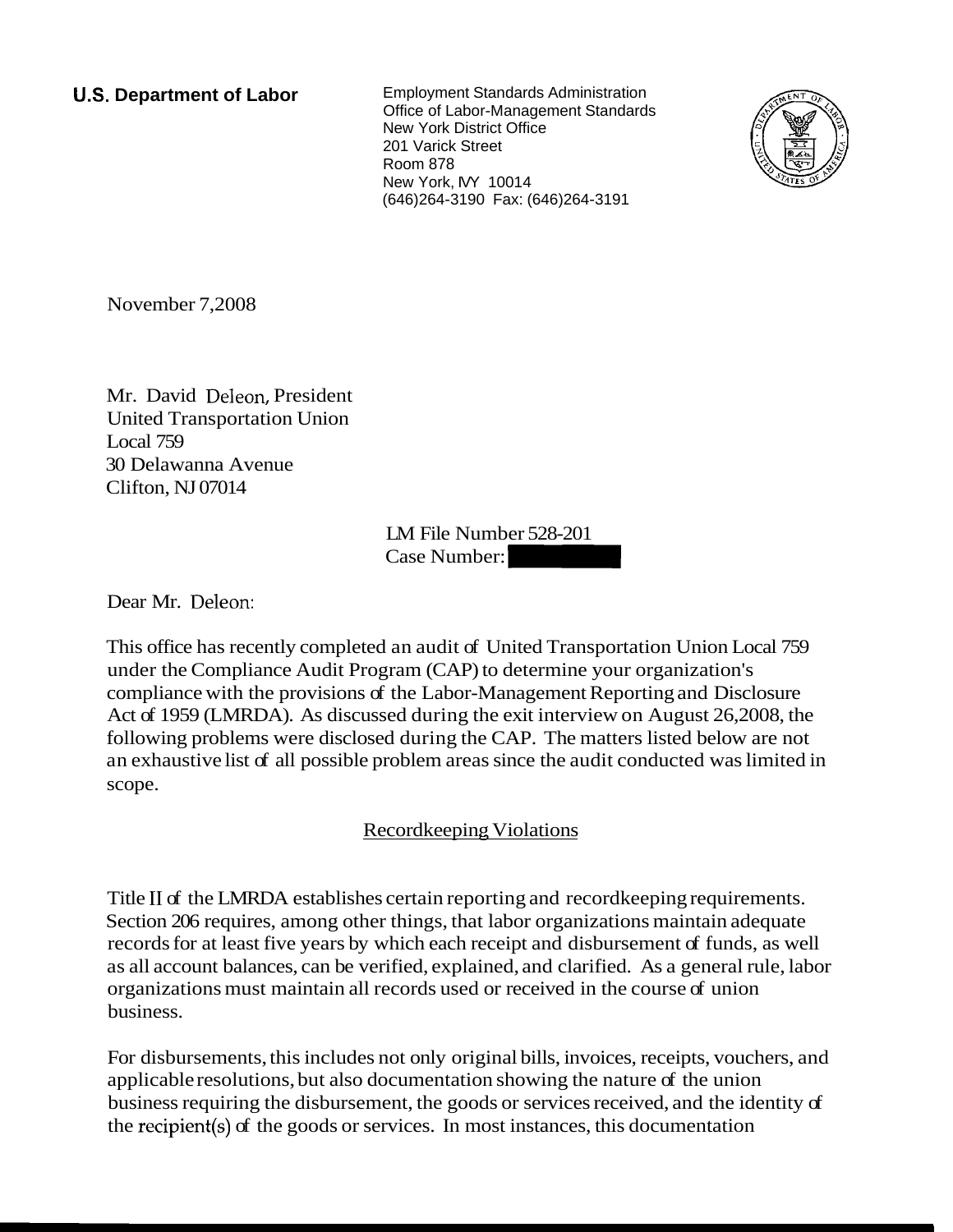Mr. David Deleon November 7,2008 Page 2 of 3

requirement can be satisfied with a sufficiently descriptive expense receipt or invoice. If an expense receipt is not sufficiently descriptive, a union officer or employee should write a note on it providing the additional information. For money it receives, the labor organization must keep at least one record showing the date, amount, purpose, and source of that money. The labor organization must also retain bank records for all accounts.

The audit of Local 759's 2006 records revealed that several checks had various clerical errors that were corrected by the union.

Based on your assurance that Local 759 will maintain adequate documentation in the future, OLMS will take no further enforcement action at this time regarding the above violations.

## Reporting Violations

The audit disclosed a violation of LMRDA Section 201(b), which requires labor organizations to file annual financial reports to accurately disclose their financial condition and operations. The Labor Organization Annual Report Form LM-3 filed by Local 759 for fiscal year ending December 31,2006 was deficient in the following areas:

1. Inaccurate Total Disbursements

The union's amended LM-3 report for the audit period reflects in Item # 54 a total disbursements amount of \$94,979.00. An entry in Local 759's checkbook register reflected a disbursement for \$3,429.63 for 2006 employee taxes. The audit disclosed that the union did not make any disbursement equaling this amount during the audit period and this entry was made in the union records in error. The audit also disclosed that this inaccurate disbursement entry of \$3,429.63 was incorporated in the total disbursements amount of \$94,979.00 on the amended LM 3 report. Based on these findings, an amended LM-3 report for fiscal year ending December 31, 2006 was required to correct the deficient items.

## 2. Delinquent LM report

UTU Local 759 had not filed their Labor Organization Annual Financial Report LM-3 for 12/31/2007 which was due to have been filed by 3/31/2008. On September 19,2008, UTU Local 759 filed an amended LM-3 report for 12/31/2006 to correct the deficiency. Also on that date, they filed their LM-3 report for 12/31/2007. OLMS will take no further enforcement action at this time.